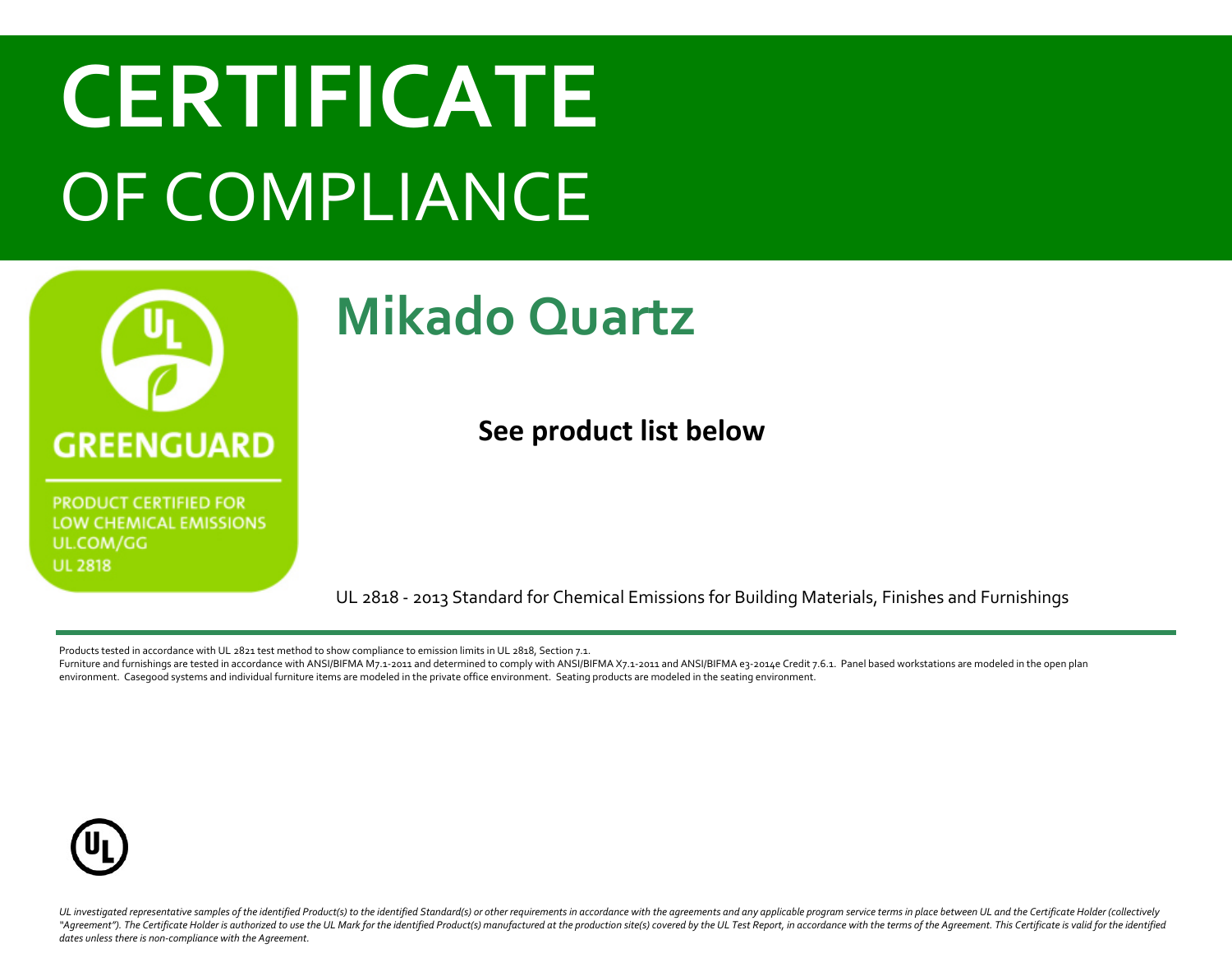# **CERTIFICATE** OF COMPLIANCE

#### **UL GREENGUARD Certified Products Listing**

| <b>Product Name</b> | <b>Certification</b>        | <b>Status</b> | <b>Certificate</b> | <b>Certification Period</b> | <b>Restrictions</b> |
|---------------------|-----------------------------|---------------|--------------------|-----------------------------|---------------------|
|                     |                             |               | <b>Number</b>      |                             |                     |
| JA-212              | <b>GREENGUARD Certified</b> | Certified     | 145556-410         | 10/14/2019-10/14/2022       |                     |
| JA-217              | <b>GREENGUARD Certified</b> | Certified     | 145557-410         | 10/14/2019-10/14/2022       |                     |
| JA-218              | <b>GREENGUARD Certified</b> | Certified     | 145558-410         | 10/14/2019-10/14/2022       |                     |
| JA-222              | <b>GREENGUARD Certified</b> | Certified     | 145559-410         | 10/14/2019-10/14/2022       |                     |
| JA-226              | <b>GREENGUARD Certified</b> | Certified     | 145560-410         | 10/14/2019-10/14/2022       |                     |
| JA-227              | <b>GREENGUARD Certified</b> | Certified     | 145561-410         | 10/14/2019-10/14/2022       |                     |
| JA-201              | <b>GREENGUARD Certified</b> | Certified     | 145562-410         | 10/14/2019-10/14/2022       |                     |
| <b>JA-203WP</b>     | <b>GREENGUARD Certified</b> | Certified     | 145563-410         | 10/14/2019-10/14/2022       |                     |
| JA-203              | <b>GREENGUARD Certified</b> | Certified     | 145564-410         | 10/14/2019-10/14/2022       |                     |
| JA-318              | <b>GREENGUARD Certified</b> | Certified     | 145565-410         | 10/14/2019-10/14/2022       |                     |
| JA-319              | <b>GREENGUARD Certified</b> | Certified     | 145566-410         | 10/14/2019-10/14/2022       |                     |
| JA-701              | <b>GREENGUARD Certified</b> | Certified     | 145567-410         | 10/14/2019-10/14/2022       |                     |
| JA-702              | <b>GREENGUARD Certified</b> | Certified     | 145568-410         | 10/14/2019-10/14/2022       |                     |
| JA-711              | <b>GREENGUARD Certified</b> | Certified     | 145569-410         | 10/14/2019-10/14/2022       |                     |
| JA-712              | <b>GREENGUARD Certified</b> | Certified     | 145570-410         | 10/14/2019-10/14/2022       |                     |
| JA-716              | <b>GREENGUARD Certified</b> | Certified     | 145571-410         | 10/14/2019-10/14/2022       |                     |
| <b>JA-717</b>       | <b>GREENGUARD Certified</b> | Certified     | 145572-410         | 10/14/2019-10/14/2022       |                     |
| JA-718              | <b>GREENGUARD Certified</b> | Certified     | 145573-410         | 10/14/2019-10/14/2022       |                     |
| JA-719              | <b>GREENGUARD Certified</b> | Certified     | 145574-410         | 10/14/2019-10/14/2022       |                     |



UL investigated representative samples of the identified Product(s) to the identified Standard(s) or other requirements in accordance with the agreements and any applicable program service terms in place between UL and the "Agreement"). The Certificate Holder is authorized to use the UL Mark for the identified Product(s) manufactured at the production site(s) covered by the UL Test Report, in accordance with the terms of the Agreement. This *dates unless there is non-compliance with the Agreement.*